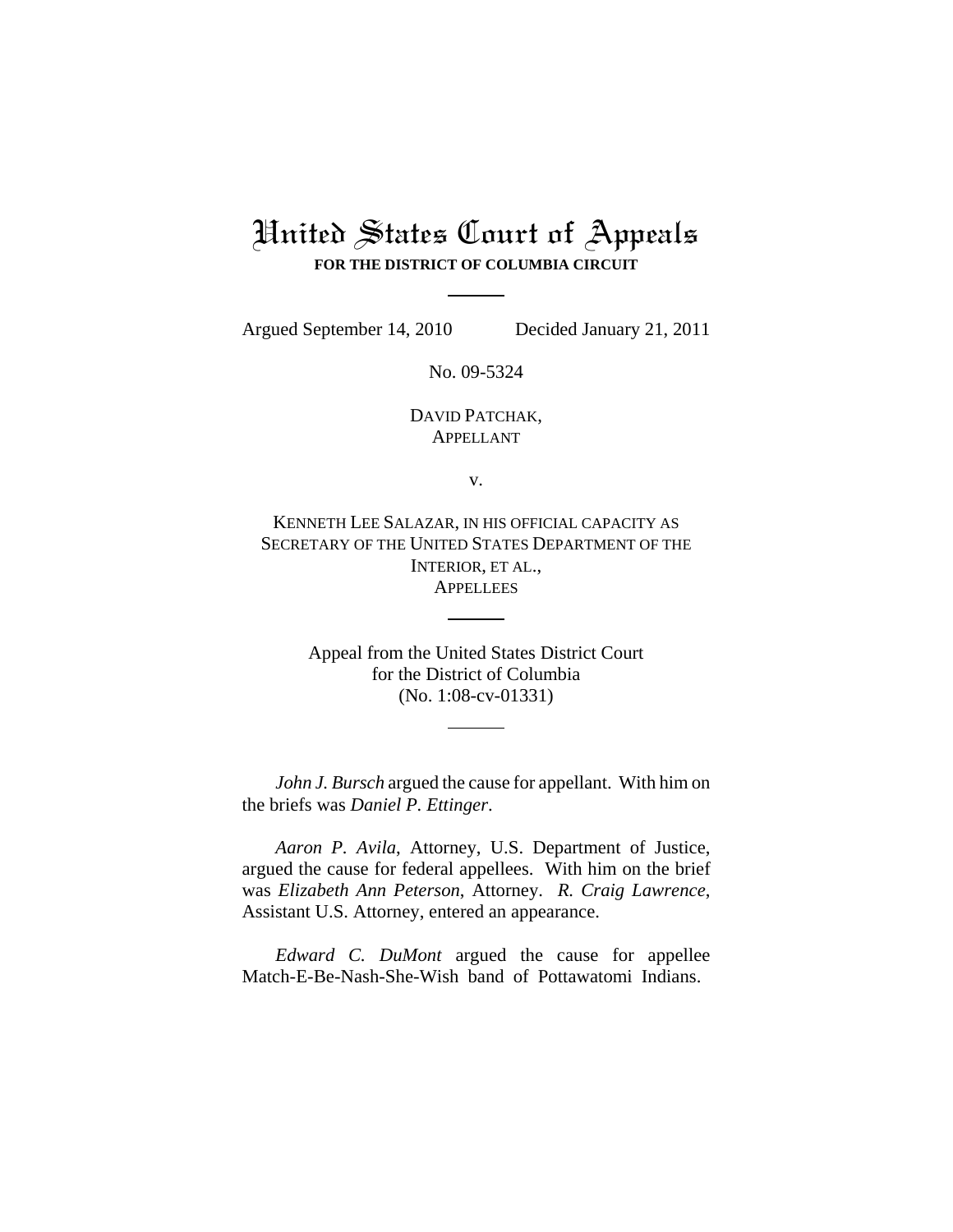With him on the brief were *Seth P. Waxman*, *Demian S. Ahn*, *Conly J. Schulte*, and *Shilee T. Mullin*.

*John H. Dossett* and *Riyaz A. Kanji* were on the brief for *amicus curiae* National Congress of American Indians in support of appellees.

Before: HENDERSON and GRIFFITH, *Circuit Judges*, and RANDOLPH, *Senior Circuit Judge*.

Opinion for the Court filed by *Senior Circuit Judge* RANDOLPH.

RANDOLPH, *Senior Circuit Judge*: The district court dismissed David Patchak's suit to prevent the Secretary of the Interior from holding land in trust for an Indian tribe in Michigan. Patchak's appeal presents two jurisdictional issues: whether, as the district court held, he lacks standing; and whether, if he has standing, sovereign immunity bars his suit.

The land consists of 147 acres in Wayland Township, Michigan, a rural, sparsely populated farming community. The Secretary published in the Federal Register his decision to take this property—the Bradley Tract—into trust for the Match-E-Be-Nash-She-Wish Band, also known as the Gun Lake Band. 70 Fed. Reg. 25,596 (May 13, 2005). The Band owned the land and wanted to construct and operate a gambling facility there. To do this, the Band had to convince the Interior Secretary to take title to the land into trust pursuant to the Indian Gaming Regulatory Act. *See* 25 U.S.C. §§ 2701–21; *Butte Cnty., Cal. v. Hogen*, 613 F.3d 190, 191-92 (D.C. Cir. 2010).

The Secretary's notice in the Federal Register announced that he would wait at least thirty days before consummating the transaction. The purpose of the delay, which 25 C.F.R.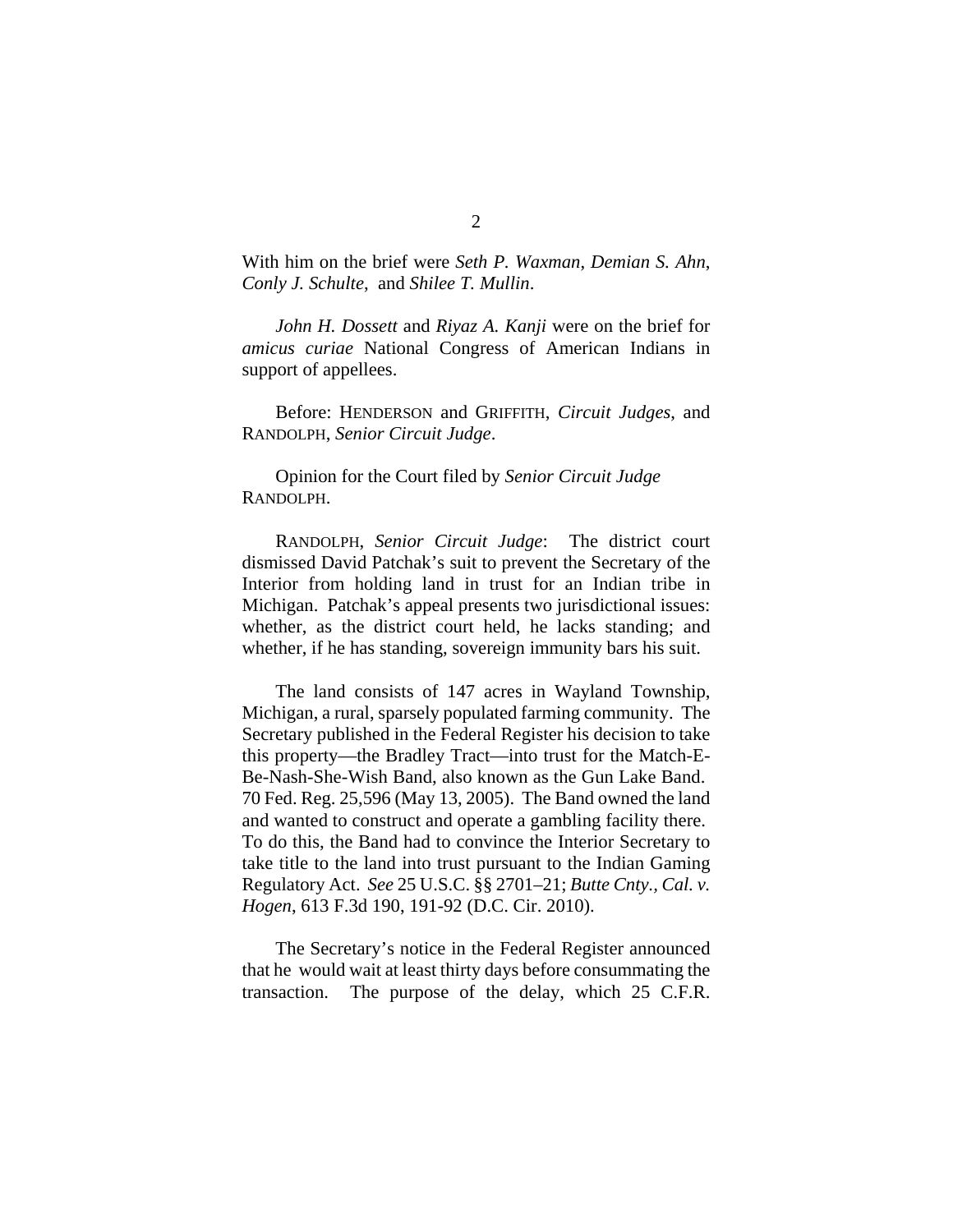§ 151.12(b) required, was "to afford interested parties the opportunity to seek judicial review of the final administrative decisions to take land in trust for Indian tribes and individual Indians before transfer of title to the property occurs." 70 Fed. Reg. at 25,596.

During the thirty-day period, an anti-gambling organization—"MichGO"—brought an action claiming that the Secretary had violated the National Environmental Policy Act and the Indian Gaming Regulatory Act. The district court issued a stay of the Secretary's action. The court later dismissed the organization's suit, and this court affirmed. *See Mich. Gambling Opposition* (*MichGO) v. Norton*, 477 F. Supp. 2d 1 (D.D.C. 2007), *aff'd sub nom. Mich. Gambling Opposition v. Kempthorne*, 525 F.3d 23 (D.C. Cir. 2008).

In the meantime, Patchak filed his complaint. He alleged that he lived near the Bradley Tract; that the Tribe's gaming facility would attract 3.1 million visitors per year; that this would destroy the peace and quiet of the area; that there would be air, noise and water pollution; that there would be increased crime in the area and a diversion of police and medical resources; and that the Secretary's proposed action was *ultra vires*. Patchak invoked general federal question jurisdiction and the Administrative Procedure Act. He claimed that because the Gun Lake Band was not under federal jurisdiction in 1934, the Indian Reorganization Act of 1934, 25 U.S.C. §§ 461-79, did not authorize the Secretary to take the Band's land into trust. The Gun Lake Band intervened as a defendant.

After this court affirmed the dismissal of the *MichGO* action, the stay expired. The district court then denied Patchak's emergency motion for an order preventing the Secretary from proceeding with the land transaction. On January 30, 2009, the Secretary took the Bradley Tract into trust. Three weeks later,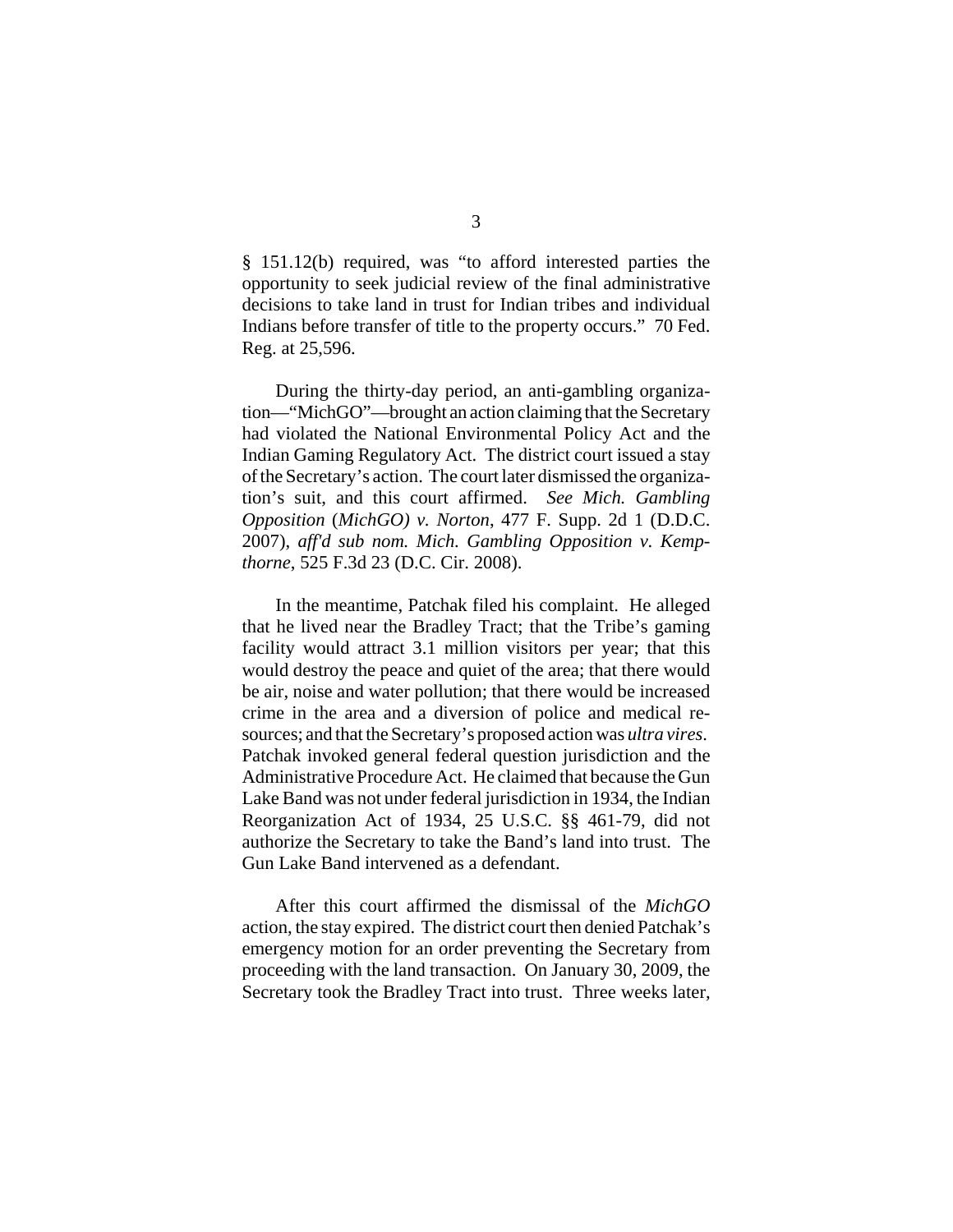on February 24, the Supreme Court issued its opinion in *Carcieri v. Salazar*, 129 S.Ct. 1058 (2009). The Court agreed with Patchak's argument that § 479 of the Indian Reorganization Act—the IRA—limited the Secretary's trust authority to Indian tribes under federal jurisdiction when the IRA became law in 1934.

Despite *Carcieri*, the Secretary urged the district court to dismiss Patchak's suit. He argued that the Quiet Title Act, 28 U.S.C. § 2409a, precluded any person from seeking to divest the United States of title to Indian trust lands. In other words, by taking the Bradley Tract into trust for the Gun Lake Band while Patchak's suit was pending, the Secretary deprived the court of jurisdiction.

In August 2009, the district court dismissed the suit on a different ground—namely, that Patchak, "at a minimum, lacks prudential standing to challenge Interior's authority pursuant to section 5 of the IRA." *Patchak v. Salazar*, 646 F. Supp. 2d 72, 76 (D.D.C. 2009). The court reasoned that Patchak's "interests do not only not fall within the IRA's zone-of-interests, but actively run contrary to it." *Id.* at 78. The court also expressed doubt about its subject matter jurisdiction in light of the Quiet Title Act. *Id.* at 78 n.12.

I

There is no doubt that Patchak satisfied the standing requirements derived from Article III of the Constitution. Neither the Secretary nor the Band argues otherwise. In terms of Article III standing, the impact of the Band's facility on Patchak's way of life constituted an injury-in-fact fairly traceable to the Secretary's fee-to-trust decision, an injury the court could redress with an injunction that would in effect prevent the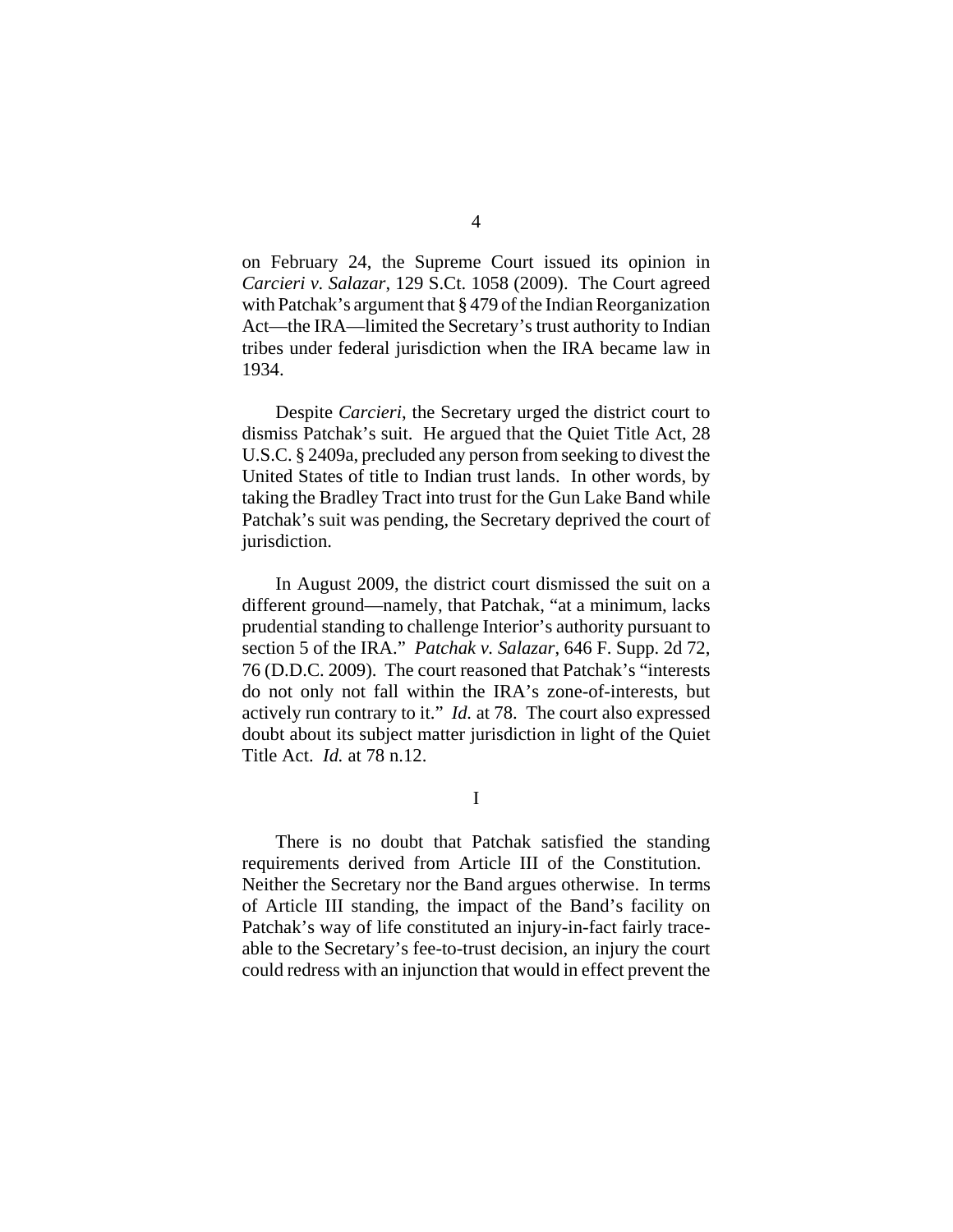Band from conducting gaming on the property. *See Lujan v. Defenders of Wildlife*, 504 U.S. 555, 560-61 (1992).

We believe, contrary to the district court, that Patchak also fulfilled the judicially created zone-of-interests test for standing. The test began as a "gloss" on § 702 of the Administrative Procedure Act, 5 U.S.C. § 702. *Clarke v. Sec. Indus. Ass'n*, 479 U.S. 388, 395-96 (1987). Section 702 allows judicial review of agency action by a "person suffering legal wrong because of agency action, or adversely affected or aggrieved by agency action within the meaning of a relevant statute." As the Supreme Court formulated the test in *Association of Data Processing Service Organizations v. Camp*, 397 U.S. 150, 153 (1970), the "adversely affected or aggrieved" plaintiff must be trying to protect an interest of his that is "*arguably* within the zone of interests to be protected" by the "relevant" statutory provisions. *See Nat'l Credit Union Admin. v. First Nat'l Bank & Trust Co.*, 522 U.S. 479, 492 (1998).

The Supreme Court introduced the zone-of-interests test in recognition of the "trend . . . toward enlargement of the class of people who may protest administrative action." *Data Processing*, 397 U.S. at 154. The APA had "pared back traditional prudential limitations." *FAIC Sec., Inc. v. United States*, 768 F.2d 352, 357 (D.C. Cir. 1985). Given the APA's "generous review provisions," *Bennett v. Spear*, 520 U.S. 154, 163 (1997) (internal quotation marks omitted), and the "drive for enlarging the category of aggrieved 'persons,'" *Data Processing*, 397 U.S. at 154, the test is not "especially demanding," *Clarke*, 479 U.S. at 399-400.

The Secretary tells us that the Indian Reorganization Act is "not concerned with the interests that Patchak asserts in this litigation." DOI Br. 31. The Band adds that the function of the IRA is to "give the Indians the control of their own affairs and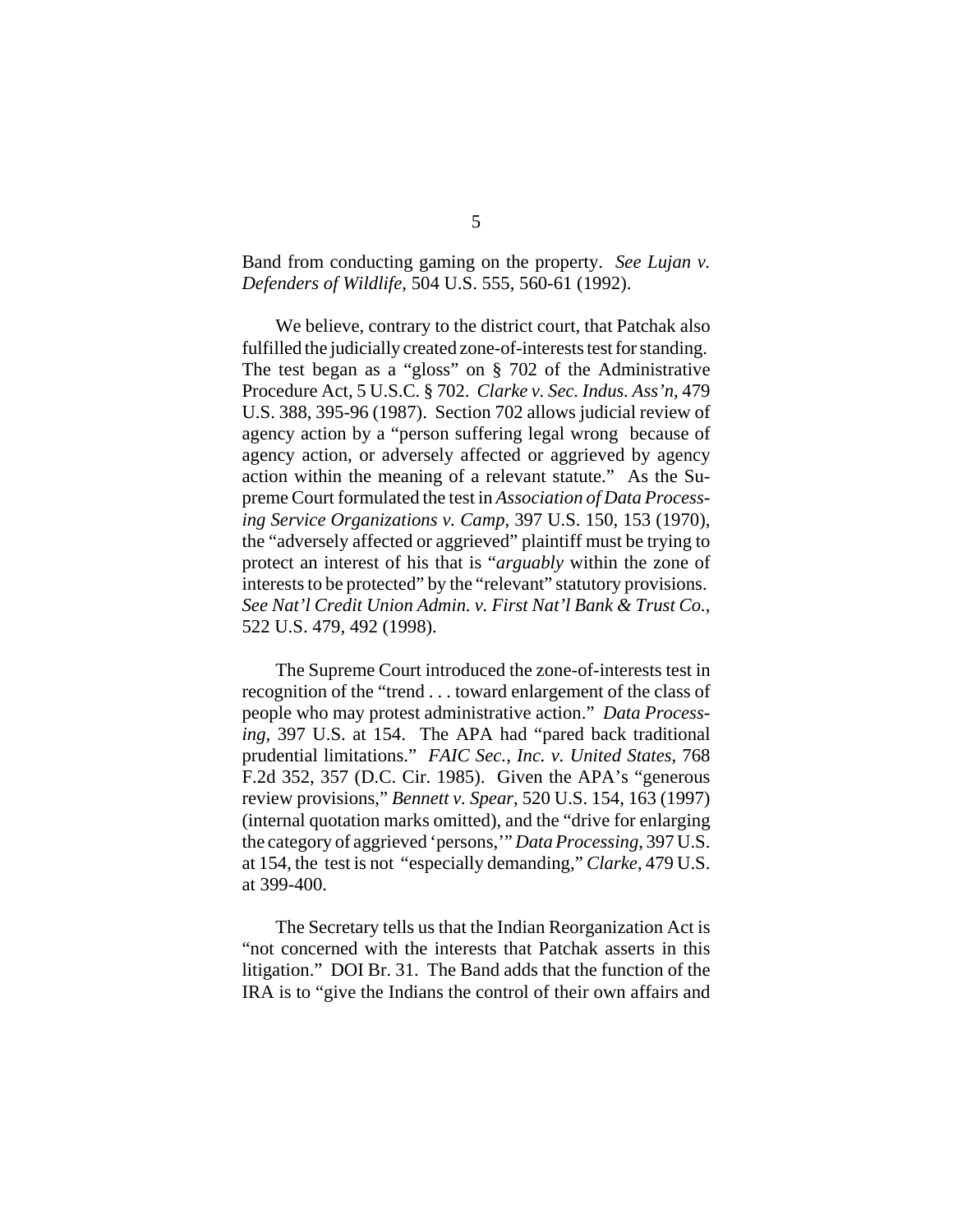of their own property." *See Mescalero Apache Tribe v. Jones*, 411 U.S. 145, 152 (1973) (quoting 78 Cong. Rec. 11125 (1934)). But application of the zone-of-interests test does not turn on such generalities. *See Nat'l Credit Union Admin.*, 522 U.S. at 492-93. Patchak did not have to show that the Indian Reorganization Act was meant to benefit those in his situation. *See Mova Pharm. Corp. v. Shalala*, 140 F.3d 1060, 1075 (D.C. Cir. 1998); *Am. Chiropractic Ass'n v. Leavitt*, 431 F.3d 812, 815 (D.C. Cir. 2005). The "analysis focuses, not on those who Congress intended to benefit, but on those who in practice can be expected to police the interests that the statute protects." *Mova*, 140 F.3d at 1075.

As the Secretary's announcement in the Federal Register stated, IRA  $\S 465$  (and the definition of Indians in  $\S 479$ )<sup>1</sup> served

<sup>1</sup> Section 465 states:

The Secretary of the Interior is authorized, in his discretion, to acquire, through purchase, relinquishment, gift, exchange, or assignment, any interest in lands, water rights, or surface rights to lands, within or without existing reservations, including trust or otherwise restricted allotments, whether the allottee be living or deceased, for the purpose of providing land for Indians.

For the acquisition of such lands, interests in lands, water rights, and surface rights, and for expenses incident to such acquisition, there is authorized to be appropriated, out of any funds in the Treasury not otherwise appropriated, a sum not to exceed \$2,000,000 in any one fiscal year: *Provided*, That no part of such funds shall be used to acquire additional land outside of the exterior boundaries of Navajo Indian Reservation for the Navajo Indians in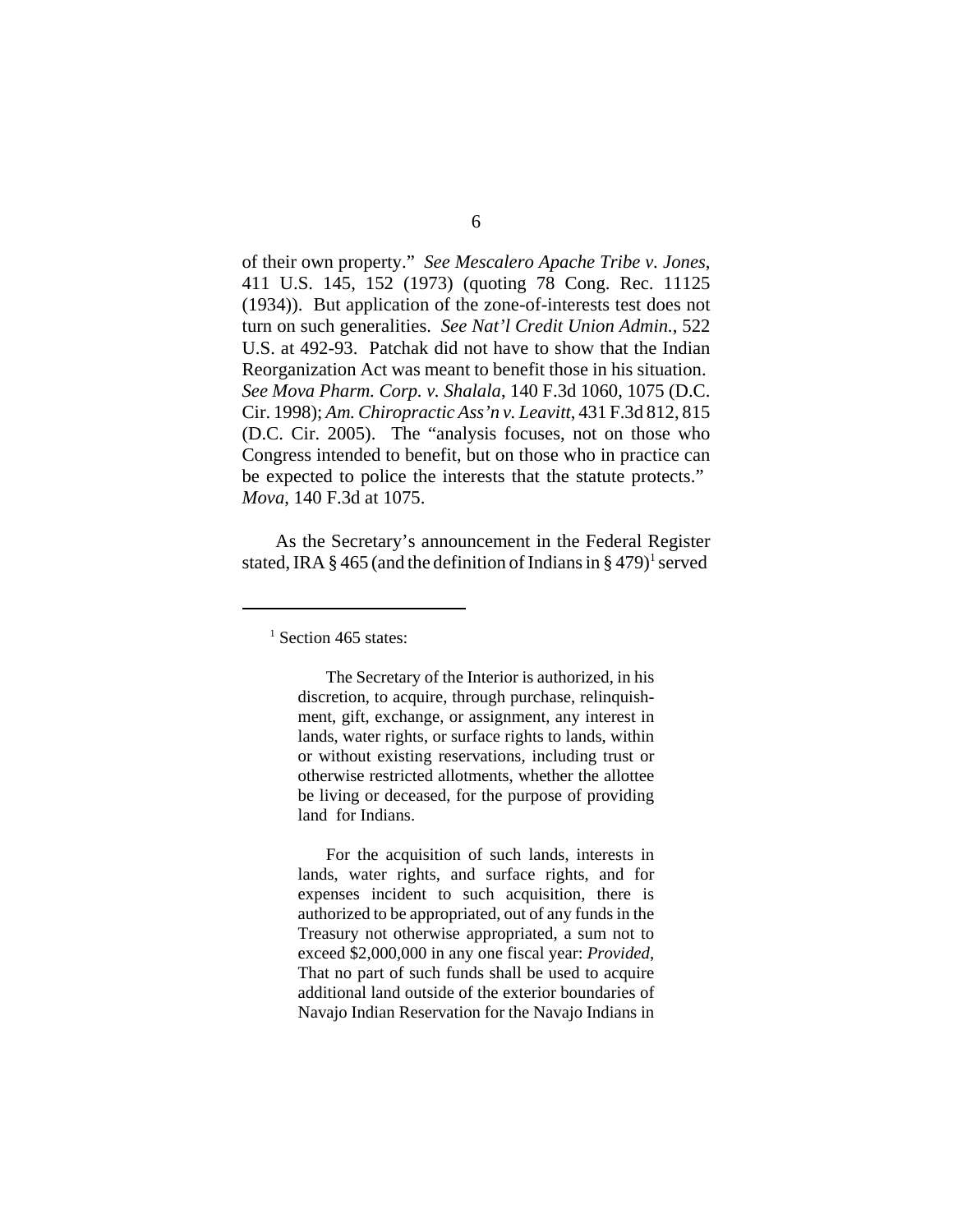as the predicate for the government's taking the Gun Lake Band's property into trust for the purpose of gaming under  $§$  2719(b)(1)(B)(ii) of the Gaming Act.<sup>2</sup> The IRA provisions

The unexpended balances of any appropriations made pursuant to this section shall remain available until expended.

Title to any lands or rights acquired pursuant to this Act or the Act of July 28, 1955 (69 Stat. 392), as amended (25 U.S.C. 608 et seq.) shall be taken in the name of the United States in trust for the Indian tribe or individual Indian for which the land is acquired, and such lands or rights shall be exempt from State and local taxation.

Section 479 defines "Indians" to include "all persons of Indian descent who are members of any recognized Indian tribe now under Federal jurisdiction, and all persons who are descendants of such members who were, on June 1, 1934, residing within the present boundaries of any Indian reservation, and shall further include all other persons of one-half or more Indian blood."

<sup>2</sup> *See* 70 Fed. Reg. at 25,596. The Gaming Act permits federally recognized Indian tribes to conduct gaming on "Indian lands." The Act defines "Indian lands" to mean all lands within any Indian reservation and "any lands title to which is . . . held in trust by the United States for the benefit of any Indian tribe . . .." 25 U.S.C. § 2703(4). Indian gaming is not permitted on "newly acquired lands"—that is, lands the Secretary took into trust for a tribe after October 17, 1988, when the Gaming Act went into effect. An exception to this bar, on which the Secretary relied in accepting the Bradley Tract, allows Indian gaming on lands the Secretary takes into

Arizona, nor in New Mexico, in the event that legislation to define the exterior boundaries of the Navajo Indian Reservation in New Mexico, and for other purposes, or similar legislation, becomes law.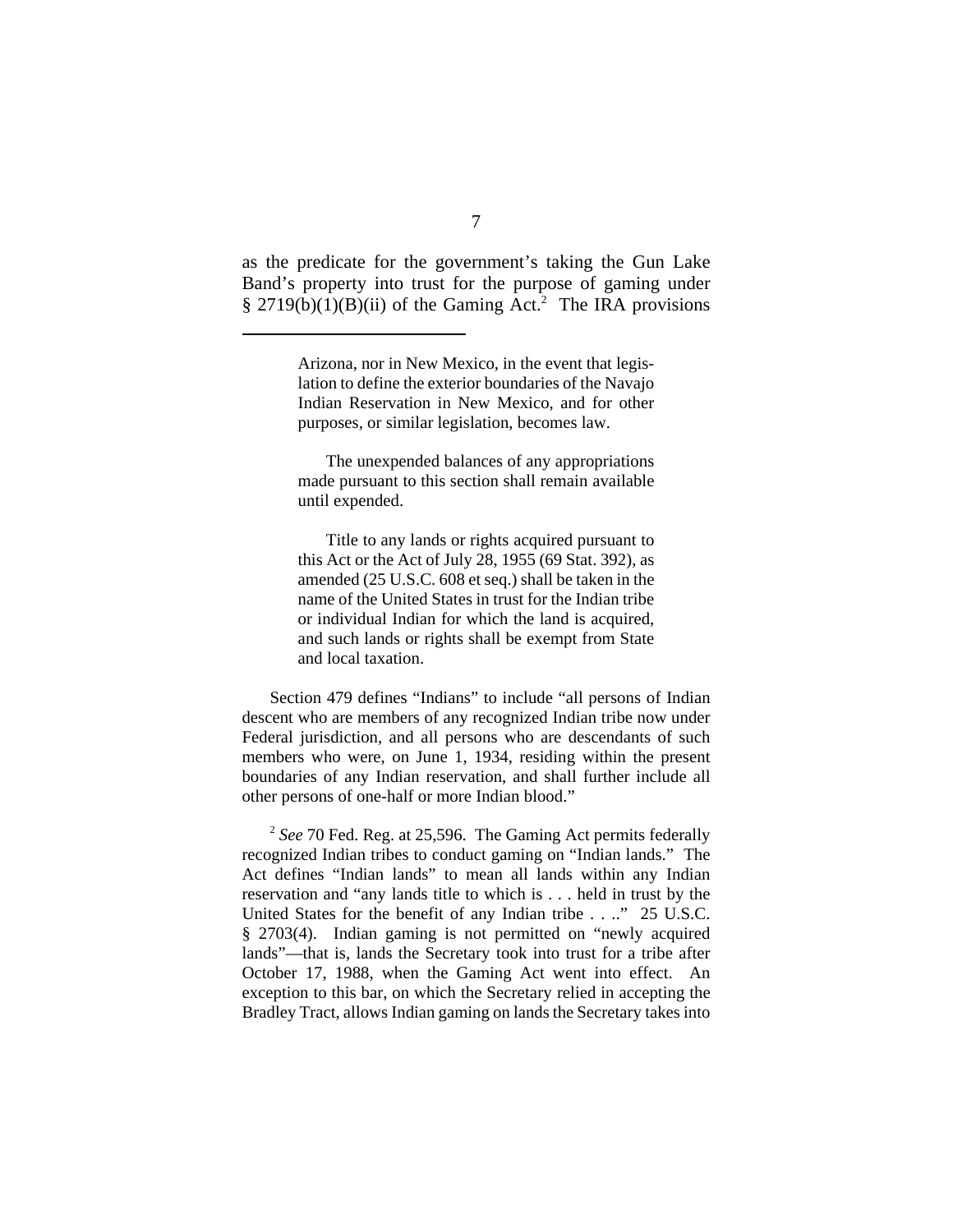interpreted in *Carcieri v. Salazar*, 129 S.Ct. at 1066, limit the Secretary's trust authority. He may act only on behalf of tribes that were under federal jurisdiction at the time of the IRA's enactment in 1934. When that limitation blocks Indian gaming, as Patchak claims it should have in this case, the interests of those in the surrounding community—or at least those who would suffer from living near a gambling operation—are arguably protected. And because of their interests, they are proper parties to enforce the IRA's restrictions.

In reaching this conclusion, we have not—as the Secretary would have it—viewed the IRA provisions in isolation. Patchak's asserted injuries are the "negative effects of building and operating a casino" in his community. The Secretary claims that these "vague and generalized grievances have nothing to do with the purposes for which Congress enacted 25 U.S.C. § 465" and thus do not grant him prudential standing. DOI Br. 32. But Patchak's standing—for purposes of both Article III and the zone-of-interests test—must be evaluated in light of the intended use of the property. The IRA provisions are linked to the Gaming Act. *See Air Courier Conference of Am. v. Am. Postal Workers Union, AFL-CIO*, 498 U.S. 517, 530 (1991). In its feeto-trust application filed with the Secretary, the Gun Lake Band invoked both statutes. One of the considerations in the Secretary's decision whether to take land into trust pursuant to the IRA is whether doing so would "further economic development . . . among the Tribes." *See Mich. Gambling Opposition*, 525 F.3d at 31. Indian gaming is meant to do just that. 25 U.S.C. § 2701(4). Taken together, the limitations in these statutes arguably protected Patchak from the "negative effects" of an Indian gambling facility.

trust after the 1988 date "as part of . . . the initial reservation of an Indian tribe." *Id.* § 2719(b)(1)(B)(ii); *see Butte Cnty., Cal.*, 613 F.3d at 191-92.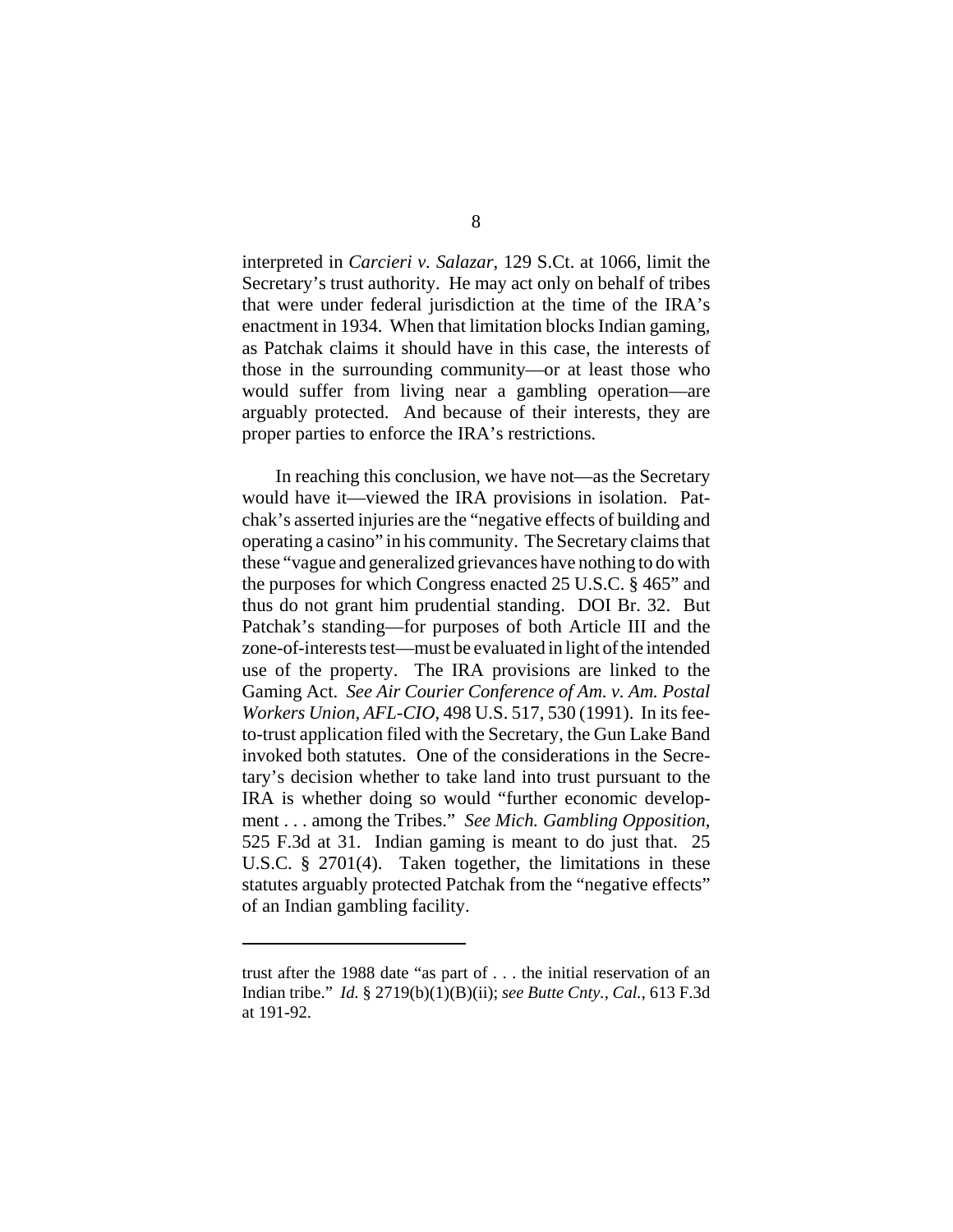The Interior Department itself recognizes the interests of individuals like Patchak who live close to proposed Indian gaming establishments. A regulation already mentioned (25 C.F.R. § 151.12(b)) gives "affected members of the public" thirty days to seek judicial review before the Secretary takes land into trust for an Indian tribe. 61 Fed. Reg. 18,082 (1996). By any measure, Patchak fits within the category of "affected members of the public." Other regulations require the Secretary to consider the purpose for which the land will be used and whether taking a tribe's land into trust would give rise to "potential conflicts of land use."  $25$  C.F.R.  $\S$  151.10(c), (f). Internal memoranda regarding the Band's application show that members of the Interior Department considered such conflicts here and accepted the Wayland Township Supervisor's assertion that the gaming facility would be "compatible with the surrounding land use." We realize that the APA and *Data Processing* require the litigant's interests to be measured by statutes not regulations. *See Nat'l Fed'n of Fed. Emps. v. Cheney*, 883 F.2d 1038, 1043 (D.C. Cir. 1989). But regulations implementing statutes may cast some light on what the statutes arguably protect.

The Secretary argues that the State of Michigan, not Patchak, is the proper entity to police the Secretary's authority to take lands into trust under the IRA. He acknowledges cases in which states or municipalities or their officials have been allowed to sue to prevent the Secretary from taking land into trust for the purposes of Indian gaming. *See, e.g.*, *Nebraska ex rel. Bruning v. U.S. Dep't of Interior*, 625 F.3d 501 (8th Cir. 2010); *Sac & Fox Nation of Mo. v. Norton*, 240 F.3d 1250 (10th Cir. 2001). *Carcieri v. Salazar* is another example, although the land there was to be used for Indian housing rather than gaming. 129 S.Ct. at 1060. (The plaintiffs in *Carcieri* were a town, a state and the governor.) The Secretary offers a distinction between those cases and Patchak's: a state in which the land is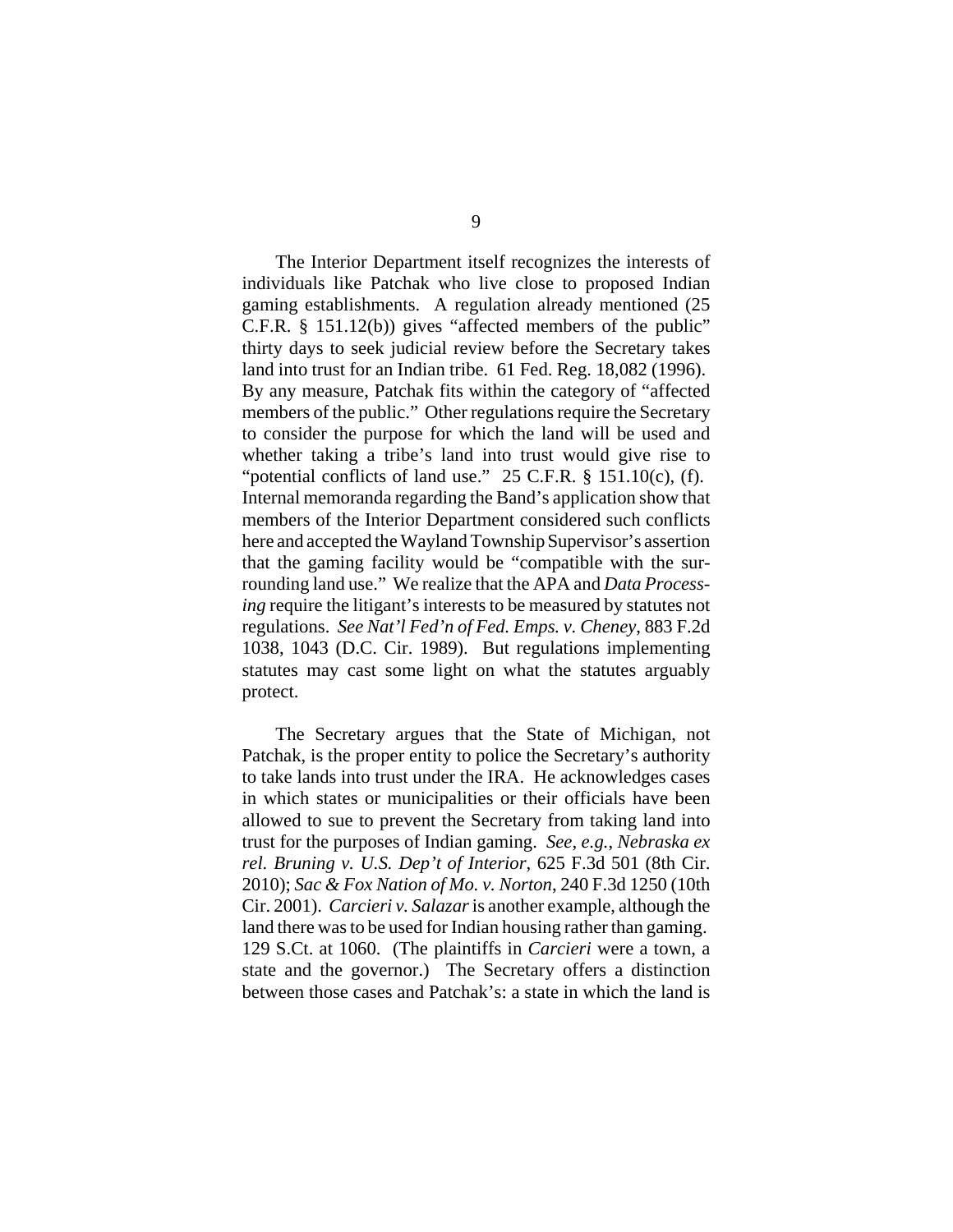located is a proper entity to police the Secretary's trust decision "because it stands to lose some of its regulatory authority as a result of Interior's trust acquisition." DOI Br. 36-37. But the distinction cannot hold. If the interests of a state or a municipality are within the zone of interests the IRA protects then so are Patchak's interests. A state may, as the Secretary contends, lose some regulatory authority and, depending on the intended use of the trust land, some tax revenue. *But see Cotton Petrol. Corp. v. New Mexico*, 490 U.S. 163 (1989). But the Secretary is merely describing the nature of the state's injuries. Patchak's injuries may be different, but they are just as cognizable. Among other things, he alleged that the rural character of the area would be destroyed, that the value of his property would be diminished and that he would lose the enjoyment of the agricultural land surrounding the casino site. These sorts of injuries have long been considered sufficient for purposes of standing. *See, e.g.*, *Sierra Club v. Morton*, 405 U.S. 727, 734 (1972).

As a practical matter it would be very strange to deny Patchak standing in this case. His stake in opposing the Band's casino is intense and obvious. The zone-of-interests test weeds out litigants who lack a sufficient interest in the controversy, litigants whose "interests are so marginally related to or inconsistent with the purposes implicit in the statute that it cannot reasonably be assumed that Congress intended to permit the suit." *Clarke*, 479 U.S. at 399. Patchak is surely not in that category. We therefore hold that he had prudential standing to bring this action.

## II

This brings us to the question whether the government has consented to Patchak's suit.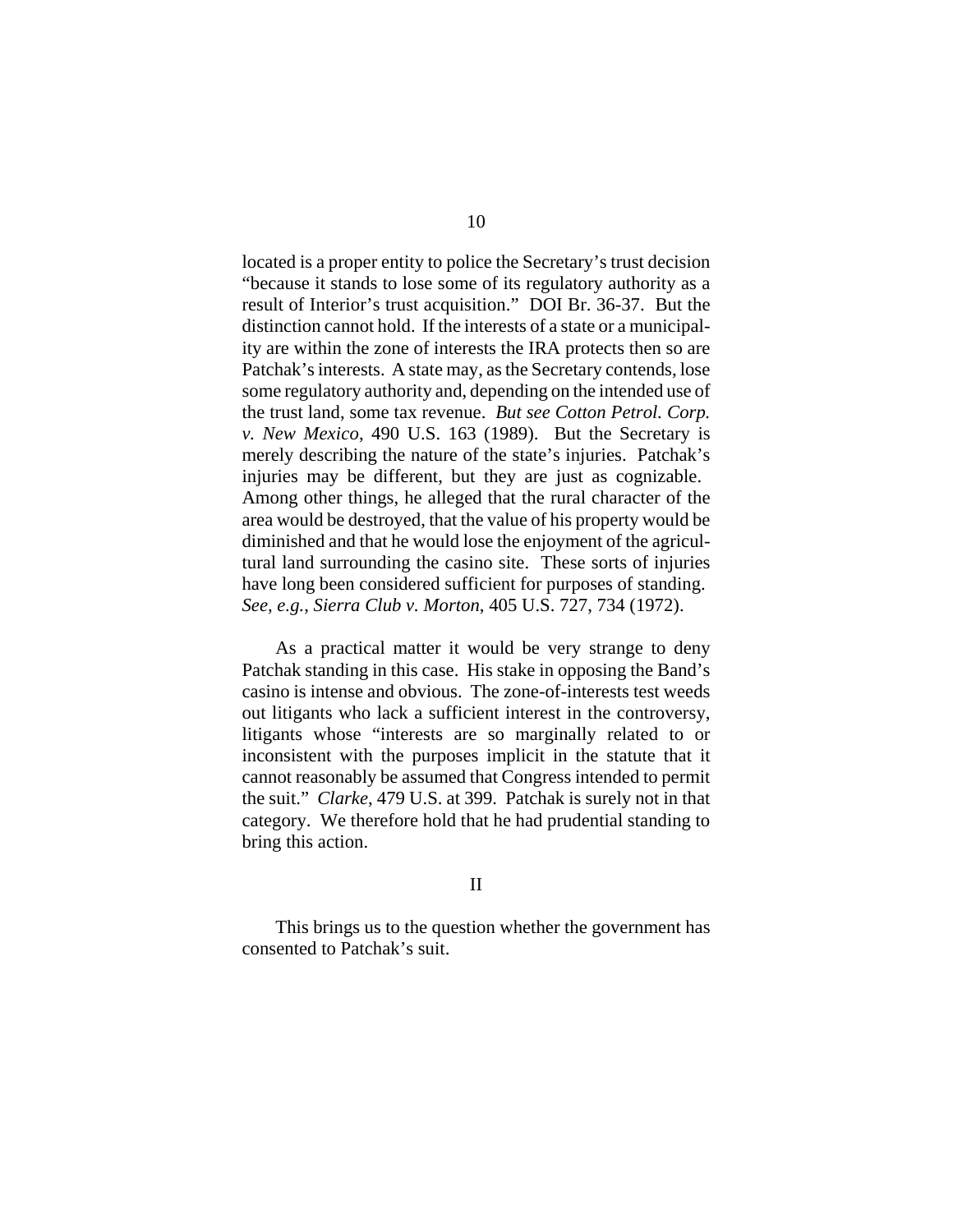Section 702 of the APA waives the government's sovereign immunity in the following terms: "An action in a court of the United States seeking relief other than money damages and stating a claim that an agency or an officer or employee thereof acted or failed to act in an official capacity or under color of legal authority shall not be dismissed nor relief therein be denied on the ground that it is against the United States or that the United States is an indispensable party." 5 U.S.C. § 702. Patchak does not seek money damages and he has stated a claim that an agency—the Interior Department—and its Secretary acted under color of legal authority.

Patchak's action therefore seems to fit within the waiver of sovereign immunity in § 702. But the last clause of the section states: "Nothing herein . . . confers authority to grant relief if any other statute that grants consent to suit expressly or impliedly forbids the relief which is sought." The Secretary argues that the Quiet Title Act is such a statute.

We set forth the relevant provisions of the Quiet Title Act in the margin.<sup>3</sup> The Act, in its first subsection, waives sovereign

<sup>3</sup> 28 U.S.C. § 2409a provides in relevant part:

<sup>(</sup>a) The United States may be named as a party defendant in a civil action under this section to adjudicate a disputed title to real property in which the United States claims an interest, other than a security interest or water rights. This section does not apply to trust or restricted Indian lands, nor does it apply to or affect actions which may be or could have been brought under sections 1346, 1347, 1491, or 2410 of this title, sections 7424, 7425, or 7426 of the Internal Revenue Code of 1986, as amended (26 U.S.C. 7424, 7425, and 7426), or section 208 of the Act of July 10, 1952 (43 U.S.C. 666).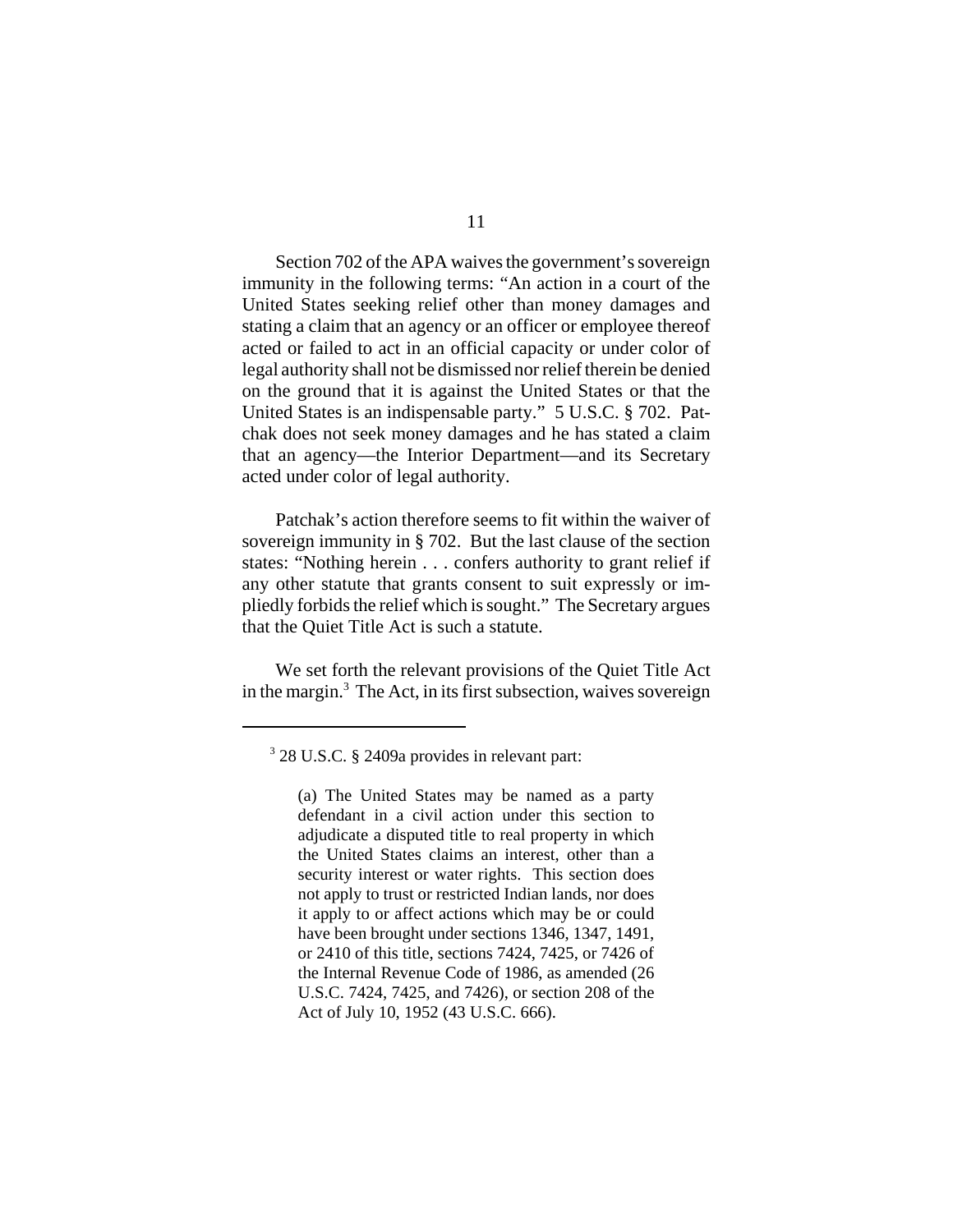immunity: "The United States may be named as a party defendant in a civil action under this section to adjudicate a disputed title to real property in which the United States claims an interest, other than a security interest or water rights." 28 U.S.C. § 2409a(a). This is followed by the provision that directly concerns us: "This section does not apply to trust or restricted Indian lands . . .." *Ibid.* The Supreme Court has held that the Act provides "the exclusive means by which adverse claimants c[an] challenge the United States' title to real property," *Block v. North Dakota*, 461 U.S. 273, 286 (1983), and that, when applicable, the Indian lands exception operates "to retain the United States' immunity to suit," *United States v. Mottaz*, 476 U.S. 834, 842 (1986).

<sup>(</sup>b) The United States shall not be disturbed in possession or control of any real property involved in any action under this section pending a final judgment or decree, the conclusion of any appeal therefrom, and sixty days; and if the final determination shall be adverse to the United States, the United States nevertheless may retain such possession or control of the real property or of any part thereof as it may elect, upon payment to the person determined to be entitled thereto of an amount which upon such election the district court in the same action shall determine to be just compensation for such possession or control.

<sup>(</sup>c) No preliminary injunction shall issue in any action brought under this section.

<sup>(</sup>d) The complaint shall set forth with particularity the nature of the right, title, or interest which the plaintiff claims in the real property, the circumstances under which it was acquired, and the right, title, or interest claimed by the United States.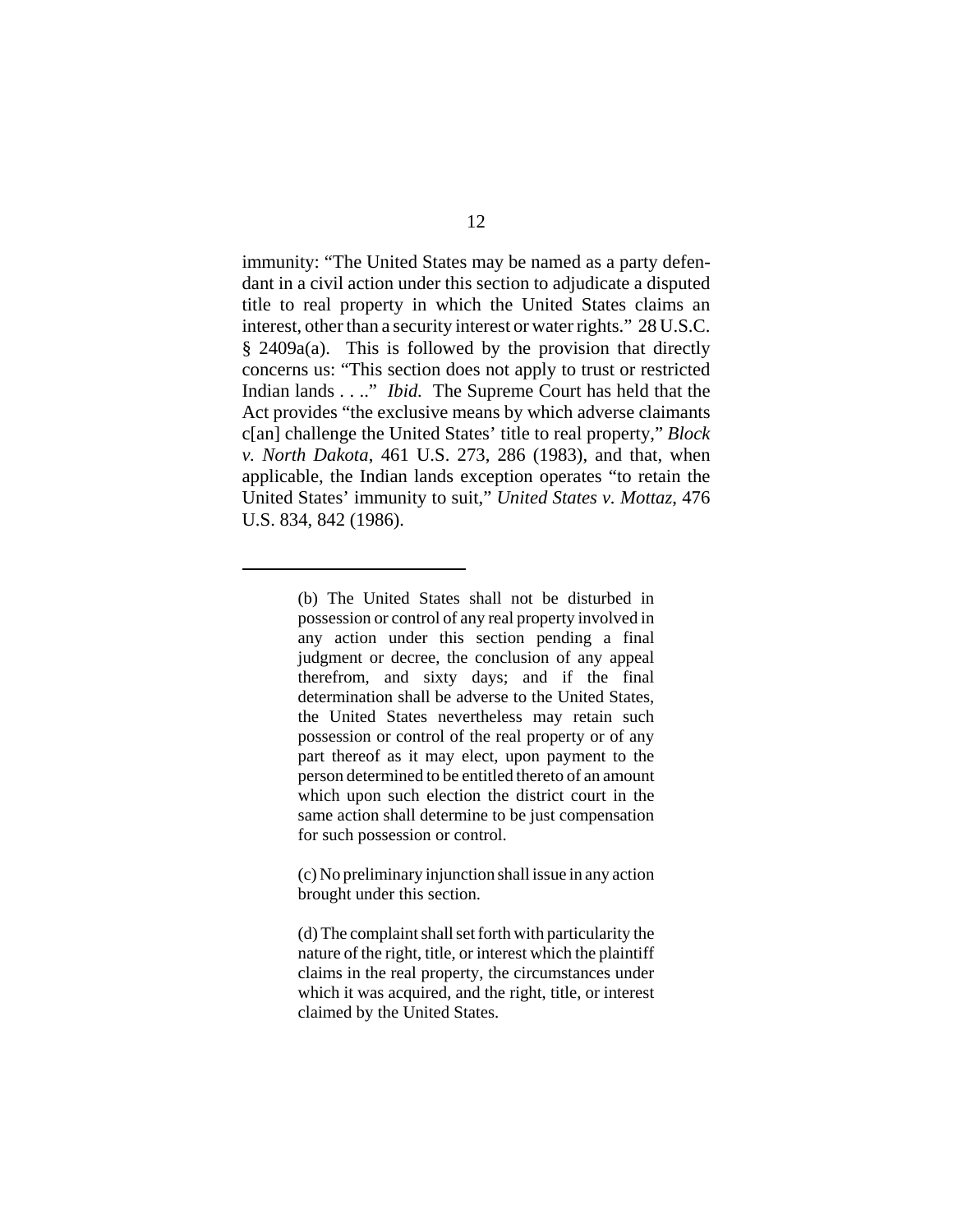The proper question therefore is whether Patchak's suit is, in the words of the statute, the sort of "action under this section" for which the United States has waived sovereign immunity except with respect to Indian lands. That is, did Patchak bring a Quiet Title Act case? *Cf. Transohio Savings Bank v. Director, Office of Thrift Supervision*, 967 F.2d 598, 610 (D.C. Cir. 1992). If not, the Quiet Title Act does not forbid the relief Patchak seeks, and the APA has waived the government's immunity from suit. *Id.* at 609; *see also Block v. North Dakota*, 461 U.S. 273, 286 n.22 (1983).

The official name of the Quiet Title Act, passed in 1972, was "An Act to permit suits to adjudicate certain real property quiet title actions." Pub. L. No. 92-562, 86 Stat. 1176.<sup>4</sup> This provides a clue about the statute's coverage. Actions to "quiet title" originated in the courts of equity as a means of preventing a multiplicity of suits at law. 4 POMEROY, EQUITY JURISPRU-DENCE § 1394 (5th ed. 1941). Referred to as either "bills of peace" or "bills *quia timet*," they existed in two forms. The first allowed the holder of legal title to land to prevent a single adverse claimant from bringing successive actions of ejectment against the plaintiff for the same parcel. 1 *Id.* § 253. For equity to intervene, the plaintiff was required to be in possession of the land and to have sufficiently established his title in at least one previous action at law. *Ibid.* The second form allowed the holder of legal or equitable title to land to bring one suit against many persons asserting equitable titles to the same land. 4 *Id.* § 1396. Like the first form, plaintiffs were required to be in

<sup>4</sup> Before enactment of the Quiet Title Act, an adverse claimant's only legal remedy was an action for just compensation under the Tucker Act, 28 U.S.C. § 1491. Unless the United States voluntarily instituted a quiet title action or the claimant successfully petitioned Congress or the Executive for discretionary relief, he could not recover possession of the property. *See Block*, 461 U.S. at 280-81.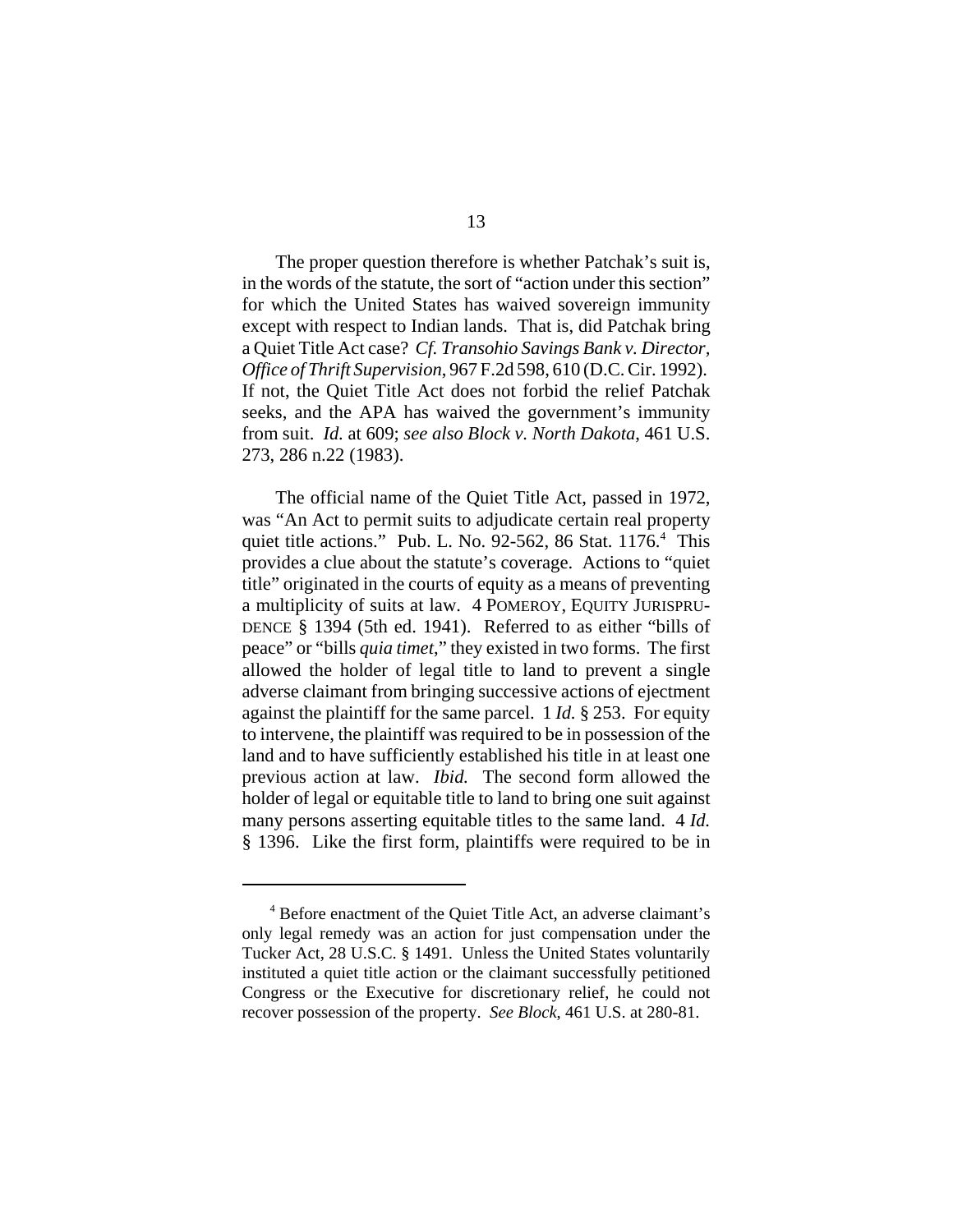possession of the land in dispute. *Ibid.* Later statutes expanded quiet title actions, sometimes removing the requirement of possession, *ibid.*, and often allowing the actions to determine ownership. *See* DOUGLAS LAYCOCK, MODERN AMERICAN REM-EDIES 551 (3d ed. 2002).

As should be apparent from this summary, a common feature of quiet title actions is missing from this case. In each of the forms just mentioned, the plaintiff would seek to establish his rightful title to the real property. The modern definition of the action is the same: "A proceeding to establish a plaintiff's title to land by compelling the adverse claimant to establish a claim or be forever estopped from asserting it." BLACK'S LAW DICTIONARY 34 (9th ed. 2009). Patchak is not requesting relief of that sort; he mounts no claim of ownership of the Bradley Tract. We recognize that the title of a statute cannot alter the meaning of the statute's operative language. *See Pennsylvania Dep't of Corrections v. Yeskey*, 524 U.S. 206, 212 (1998). But it is of some interpretive use. *Ibid.* And here there is more than just the title. As part of the same 1972 legislation, Congress amended the venue statute to provide that "[a]ny civil action under section 2409a to quiet title to an estate or interest in real property in which an interest is claimed by the United States" shall be brought in the district where the property is located. 28 U.S.C.  $\S$  1402(d).<sup>5</sup> Congress also gave the district courts jurisdiction over civil actions "under section 2409a to quiet title." 28 U.S.C. § 1346(f). Congress thus viewed § 2409a as authorizing a proceeding known as a "quiet title" action. And the language of § 2409a firmly indicates that Congress intended

 $5$  See also 28 U.S.C. § 2410(a)(1), dealing with "quiet title" actions involving property in which the United States holds a security interest.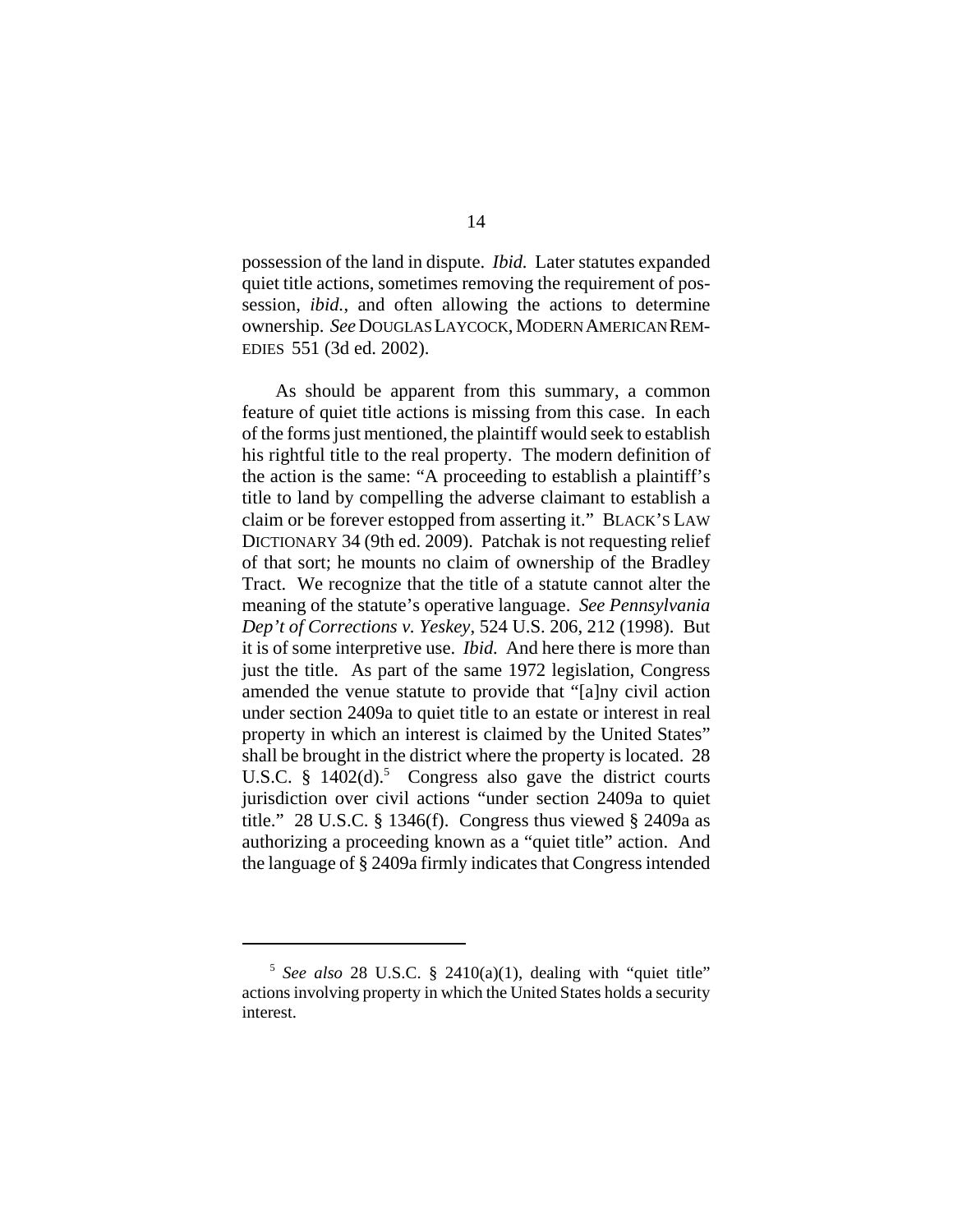to enact legislation building upon the traditional concept of an action to quiet title.<sup>6</sup>

This much is apparent from the Act's pleading requirement. "The complaint shall set forth with particularity the nature of the right, title, or interest which the plaintiff claims in the real property, [and] the circumstance under which it was acquired  $\dots$  28 U.S.C. § 2409a(d). Failure to comply may result in dismissal of the complaint. *See, e.g.*, *Kinscherff v. United States*, 586 F.2d 159, 160-61 (10th Cir. 1978). This

The bill would allow the United States to be made a party to an action in the Federal district courts to quiet title to lands in which the United States claims an interest.

Suits to quiet title or to remove a cloud on title originated in the equity court of England. They were in the nature of bills *quia timet*, which allowed the plaintiff to institute suit when an action would not lie in a court of law. For instance, a plaintiff whose title to land was continually being subjected to litigation in the law courts could bring a suit to quiet title in a court of equity in order to obtain an adjudication on title and relief against further suits. Similarly, one who feared that an outstand [sic] deed or other interest might cause a claim to be presented in the future could maintain a suit to remove a cloud on title. The plaintiff in such suits was required to be in possession, and the usual grounds of equitable jurisdiction (an imminent threat and an inadequate remedy at law) had to be present.

Letter from Attorney General to Speaker, House of Representatives, *reprinted in* H.R. Rep. No. 92-1559, at 8-9 (1972).

<sup>&</sup>lt;sup>6</sup> As the Department of Justice put it: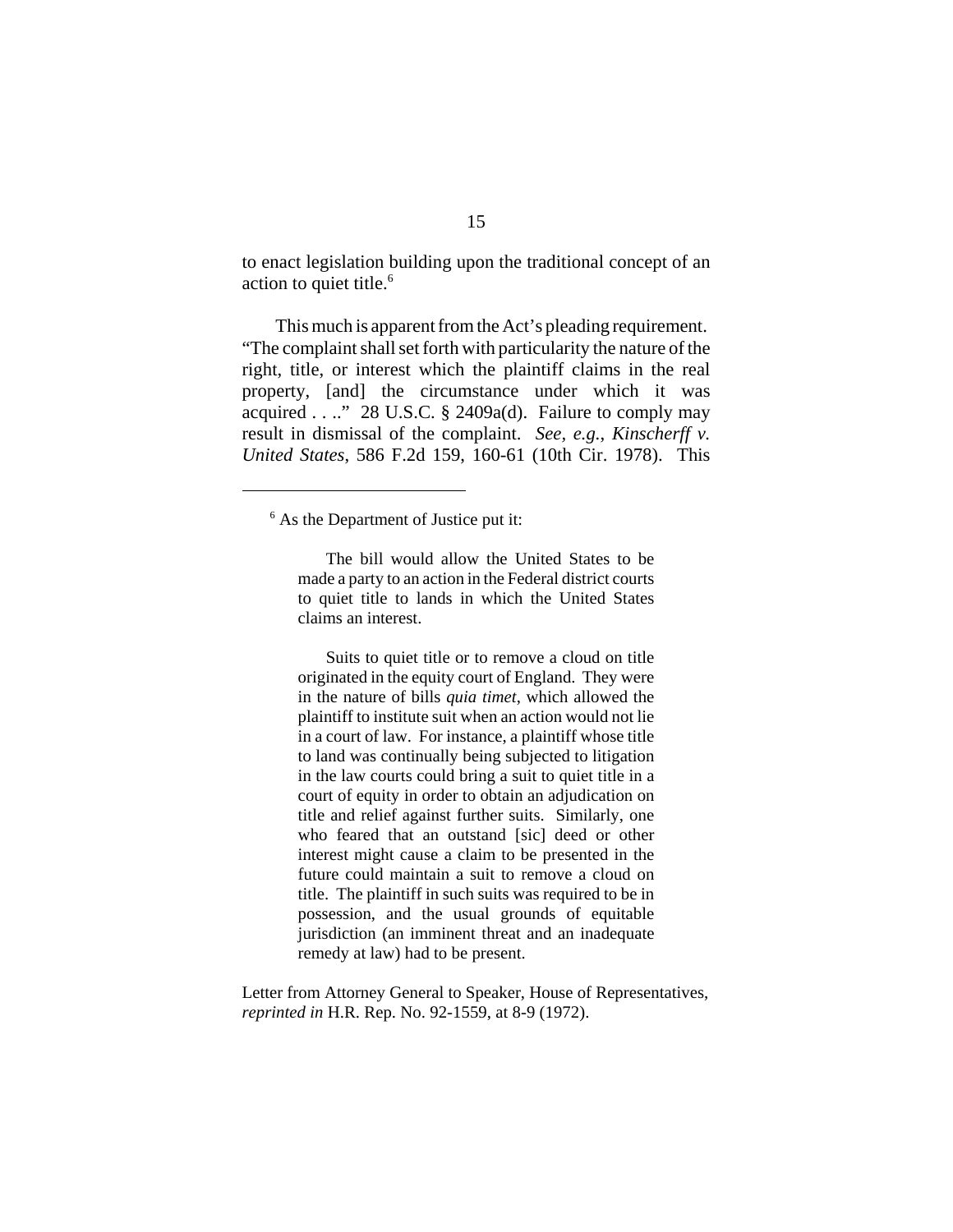provision tells us what constitutes an "action under this section." 28 U.S.C. § 2409a(a). It is an action in which the plaintiff is claiming an interest in real property contrary to the government's claim of interest. Neither the brief of the Secretary nor that of the Band confronts this language.

Nor do they deal with subsection (b) of the Act. This provision gives the United States the option of retaining possession of the property if it loses the quiet title action, so long as the government pays just compensation to the person entitled to the property. *Id.* § 2409a(b). The provision is senseless unless there is someone else—the plaintiff—claiming ownership. Again, the type of action contemplated in the Quiet Title Act does not encompass Patchak's lawsuit.

The origins of the Act and the committee reports accompanying it contain examples of the types of suits the legislation was expected to cover. *See Suits to Adjudicate Disputed Titles to Land in Which the United States Claims an Interest: Hearing Before the Subcomm. on Admin. Law and Governmental Relations of the H. Comm. on the Judiciary on S. 216*, 95th Cong. 2-6 (1972) (statement of Sen. Frank Church) ("House Judiciary Committee Hearing"); H.R. Rep. No. 92-1559 (1972); S. Rep. No. 92-575 (1971). All of these examples were suits in which plaintiffs claimed title to property. *E.g.*, H.R. Rep. No. 92-1559, at 6; S. Rep. No. 92-575, at 1, 5; *Dispute of Titles on Public Lands: Hearing Before the Subcomm. on Pub. Lands of the S. Comm. on Interior and Insular Affairs*, 92d Congress 20, 55 (1971); House Judiciary Committee Hearing, *supra*, at 45-46 (statement of R. Blair Reynolds).

Two Supreme Court decisions have interpreted the Quiet Title Act. Neither is inconsistent with our view that Patchak's suit is not an action under that statute, although the government and the Band try to convince us otherwise. *Block v. North Da-*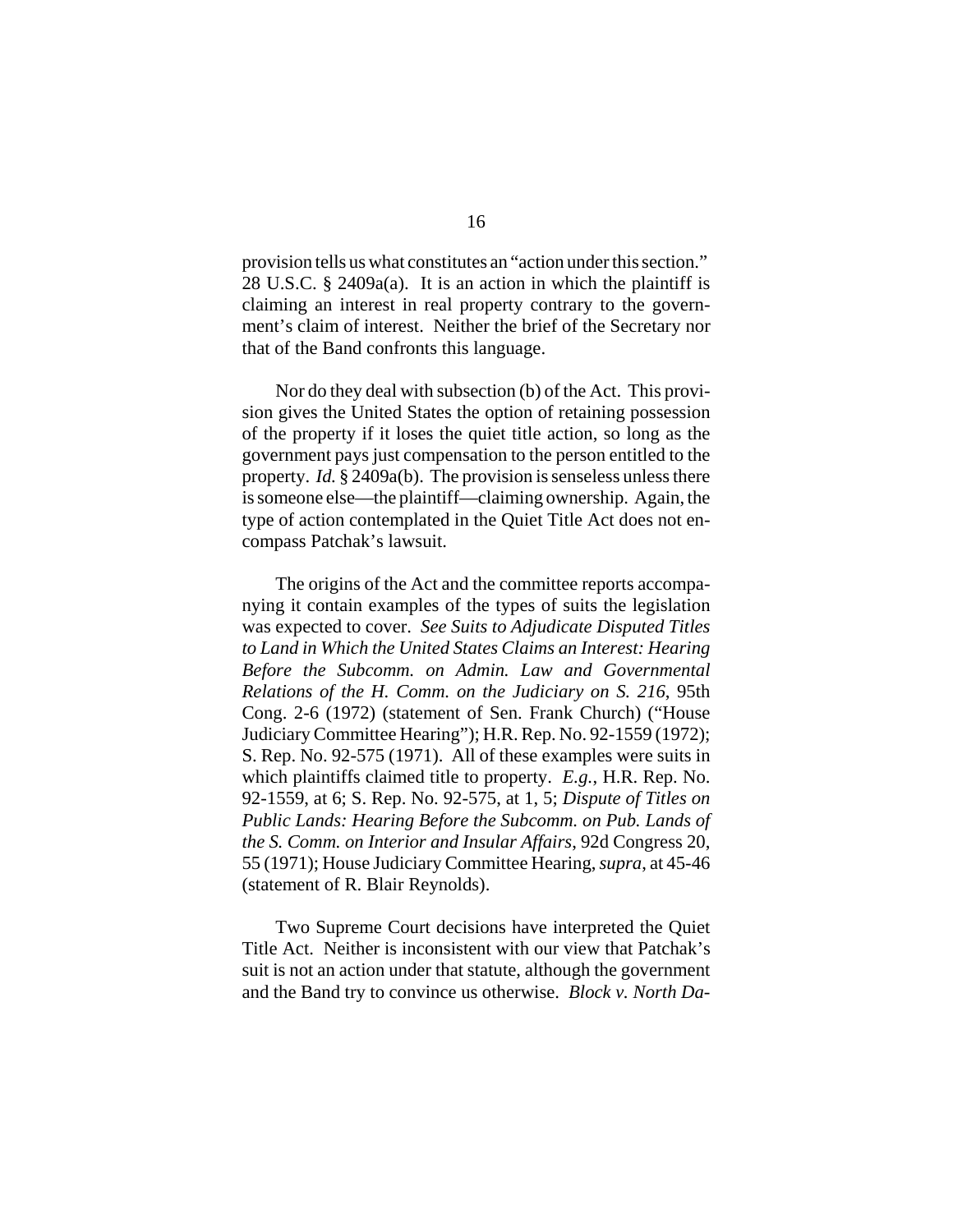*kota*, 461 U.S. 273 (1983), was a typical quiet title action. As the Court put it, "the United States and North Dakota assert competing claims to title to certain portions of the bed of the Little Missouri River within North Dakota." *Id.* at 277. The Court held in *Block* that the Quiet Title Act was "the exclusive means by which adverse claimants could challenge the United States' title to real property." *Id.* at 286. But by "adverse claimant" the Court meant "States and all others asserting title to land claimed by the United States," *id.* at 280, a description that does not fit Patchak.

Three years later, the Court took up the Quiet Title Act once more in *United States v. Mottaz*, 476 U.S. 834 (1986). The issue was, as in *Block,* the applicability of the Act's twelve-year statute of limitations. The plaintiff claimed that the Bureau of Indian Affairs had sold three parcels of land in which she had an interest to the United States Forest Service and the Chippewa National Forest "without [her] consent or permission." *Id.* at 838. She requested "[d]amages in a monetary sum equal to the current fair market value of each parcel illegally transferred," invoking several jurisdictional grants (not including the Quiet Title Act). *Ibid.* (internal quotation marks omitted) (alteration in original). The Court held again that the Quiet Title Act provides the exclusive means for "adverse claimants" to challenge the United States' title. *Id.* at 841. Mottaz sought "a declaration that she alone possesses valid title to her interests in the [parcels of land] and that the title asserted by the United States is defective." *Id.* at 842. Her claim was therefore "clearly . . . within the Act's scope." *Ibid.* Because her claim had accrued more than twelve years before she filed her complaint, it was barred. *Id.* at 844.

In short, the plaintiffs in *Block* and *Mottaz* were the type of "adverse claimants" traditionally found in quiet title actions. Patchak's position is different. He does not seek a declaration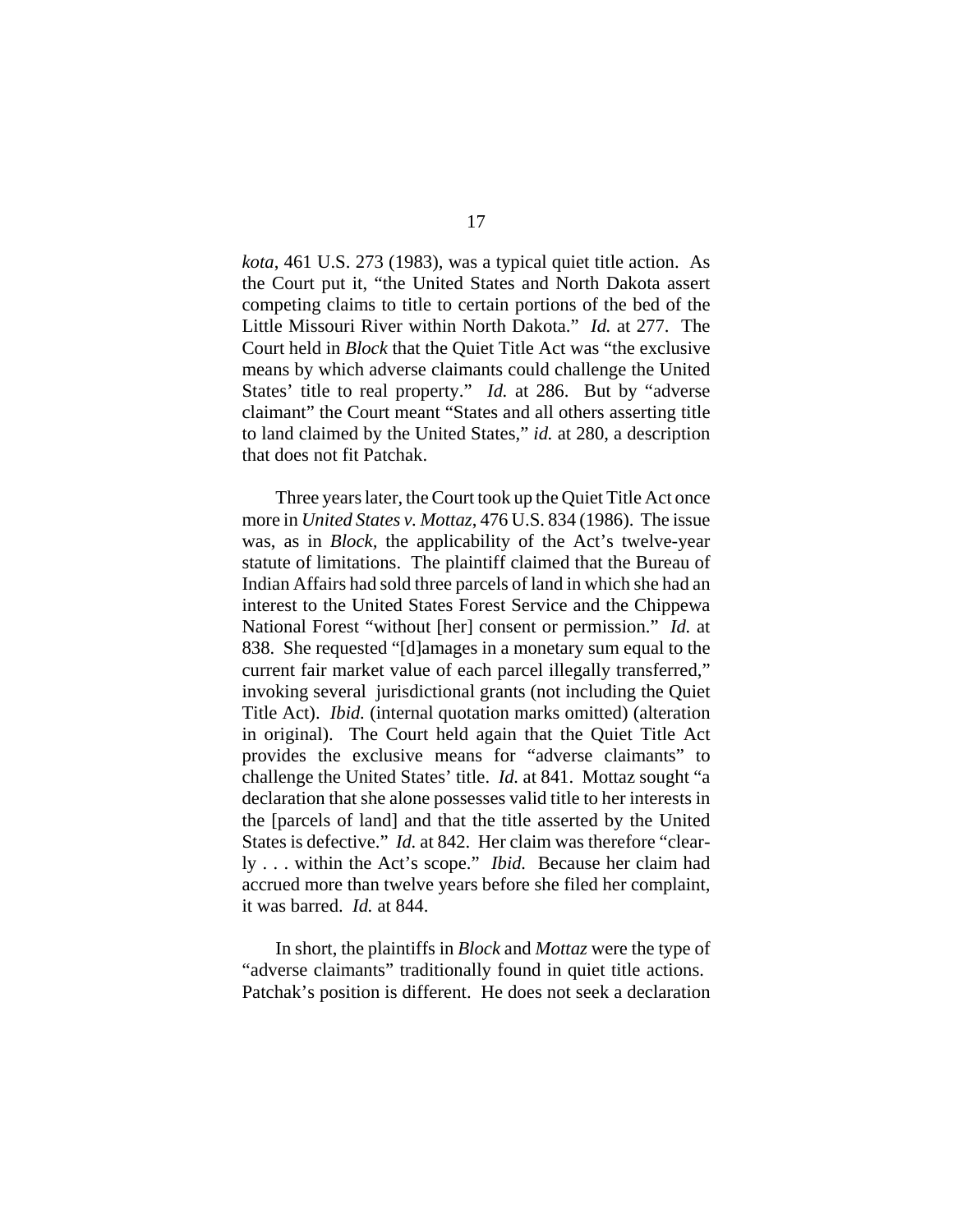that "[]he alone possesses valid title" to the Bradley Tract, *Mottaz*, 476 U.S. at 842, and he is not an adverse claimant.

We acknowledge the views of the Ninth, Tenth and Eleventh Circuits that this difference does not matter, that the Quiet Title Act bars suits seeking to "divest[] the United States of its title to land held for the benefit of an Indian tribe," whether or not the plaintiff asserts any claim to title in the land. *Fla. Dep't of Bus. Regulation v. Dep't of Interior*, 768 F.2d 1248, 1253-55 (11th Cir. 1985); *see also Neighbors for Rational Dev., Inc. v. Norton*, 379 F.3d 956, 961-63 (10th Cir. 2004); *Metro. Water Dist. of S. Cal. v. United States*, 830 F.2d 139, 143-44 (9th Cir. 1987).

These opinions appear to rest on two related rationales, neither of which we find convincing. The first is that the legislative history of the Indian lands exception shows that it rested on the federal government's "solemn obligations . . . to the Indian people." *Neighbors*, 379 F.3d at 962 (quoting H.R. Rep. No. 92-1559, at 13 (1972) (letter from Mitchell Melich, Solicitor for the Dep't of the Interior)); *see also Metro. Water Dist.*, 830 F.2d at 143-44; *Fla. Dep't*, 768 F.2d at 1253-54. This may be true, but we do not see why that should alter our analysis. If Patchak's suit is the type of quiet title action the Act governs, then the fact that the disputed property is Indian trust land means that government has not waived sovereign immunity. It also means that Patchak could not rely on § 702 of the APA to supply the missing consent to suit. On the other hand, if—as we believe—Patchak's suit is not governed by the Quiet Title Act, then § 702 of the APA waives the government's sovereign immunity.

The second rationale is this: "If Congress was unwilling to allow a plaintiff claiming title to land to challenge the United States' title to trust land, we think it highly unlikely Congress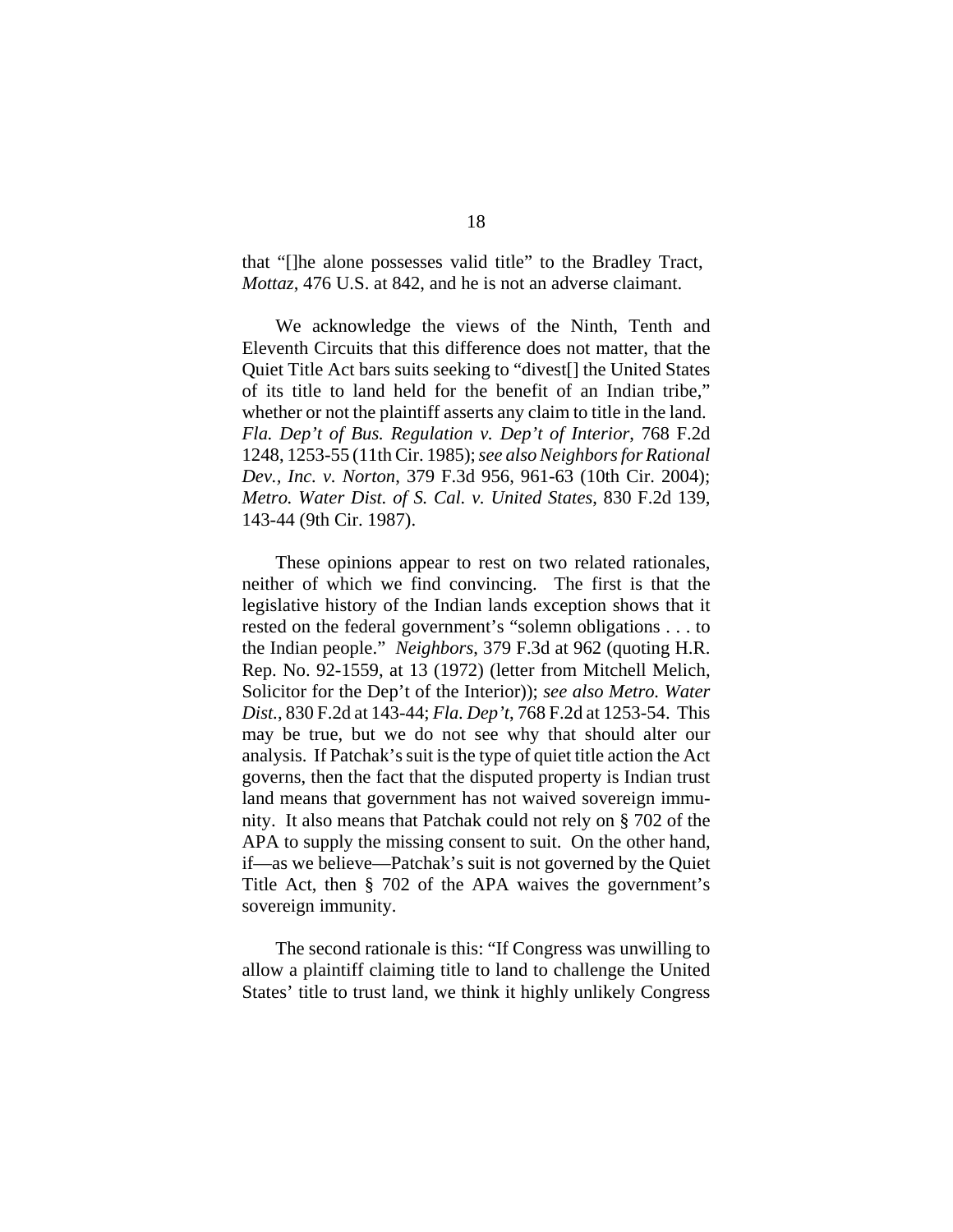intended to allow a plaintiff with no claimed property rights to challenge the United States' title to trust lands." *Neighbors*, 379 F.3d at 963; *see Fla. Dep't*, 768 F.2d at 1254-55.We do not find the point at all telling. Congress passed the Quiet Title Act in 1972. At the time there was no general waiver of the government's sovereign immunity for non-monetary actions. The 1972 Congress therefore did not have to concern itself with plaintiffs such as Patchak who were not seeking to quiet title. Patchak could not have successfully sued the United States over the Bradley Tract even if Congress had not inserted the Indian lands exception in the Quiet Title Act. Given these circumstances, it seems to us rather far-fetched to attribute an intention to the 1972 Congress about a subject not within the terms of the statutory language.

Matters changed in 1976 when Congress amended the APA to include a general waiver of sovereign immunity. Act of Oct. 21, 1976, Pub. L. No. 94-574, 90 Stat. 2721 (amending 5 U.S.C. § 702). This legislation, recommended by the Administrative Conference of the United States<sup>7</sup> and supported by the Department of Justice,<sup>8</sup> was consistent with the trend toward easing restrictions on judicial review of administrative action, a trend identified in *Data Processing*, 397 U.S. at 154, and its companion case, *Barlow v. Collins*, 397 U.S. 159, 166 (1970). As then–Assistant Attorney General Antonin Scalia explained in a letter to Senator Kennedy, one of the main reasons for abolishing sovereign immunity in these kinds of cases was "the failure

<sup>&</sup>lt;sup>7</sup> 1 RECOMMENDATIONS AND REPORTS OF THE ADMINISTRATIVE CONFERENCE OF THE UNITED STATES 23-24 (1970).

<sup>&</sup>lt;sup>8</sup> Letter from Antonin Scalia, Assistant Att'y Gen., Office of Legal Counsel, to Edward M. Kennedy, Chairman, Subcomm. on Admin. Practice & Procedure, U.S. Senate, *reprinted in* H.R. Rep. No. 94- 1656, at 25.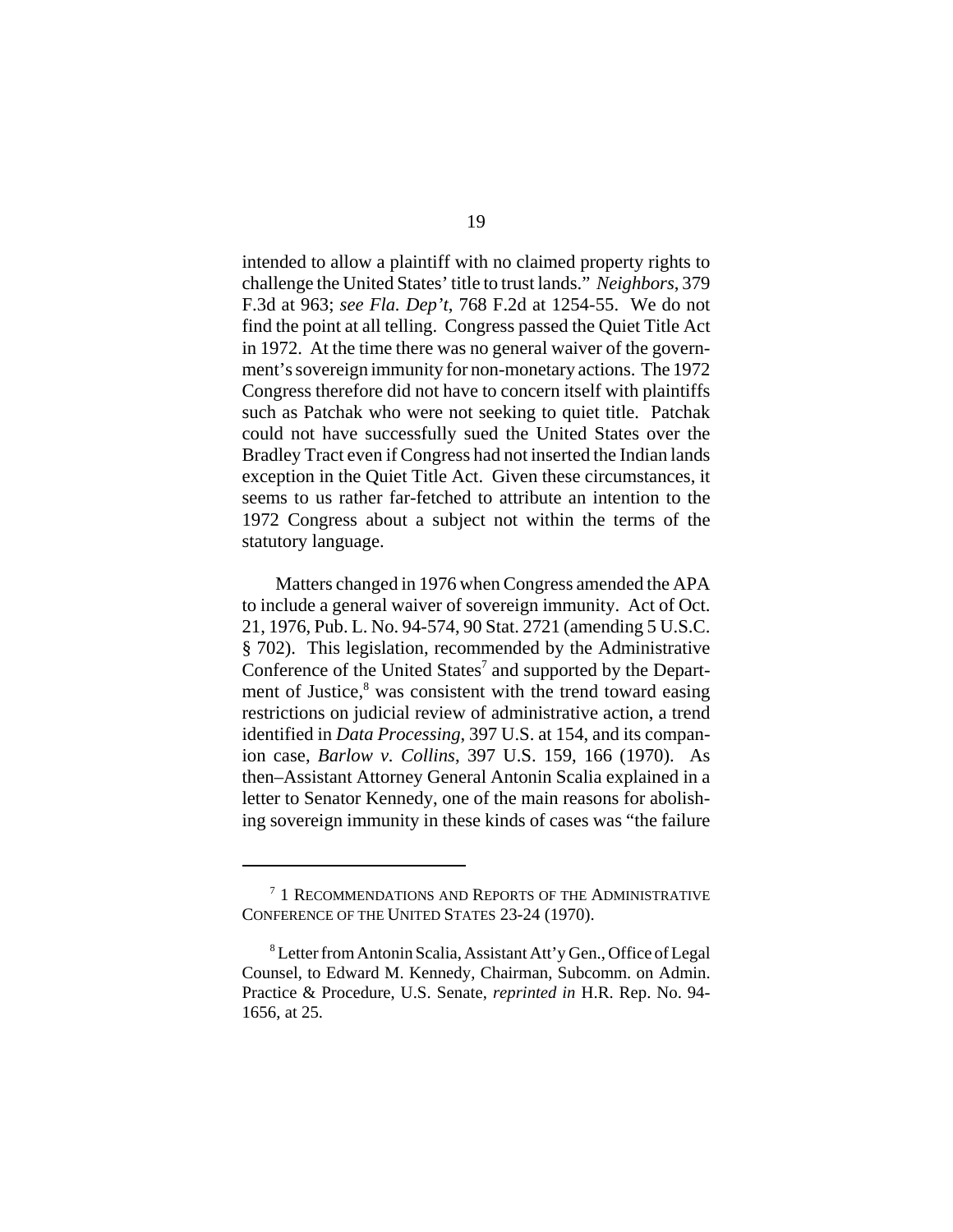of the criteria for sovereign immunity, as they have been expressed in a long and bewildering series of Supreme Court cases, to bear any relationship to the real factors" that should control.<sup>9</sup> By waiving sovereign immunity, Congress sought to ensure that courts could review "the legality of official conduct which adversely affects private persons." H.R. Rep. No. 94-1656, at 5. As the House Report put it:

> Just as there is little reason why the United States as a landowner should be treated any differently from other landowners in an action to quiet title, so too has the time now come to eliminate the sovereign immunity defense in all equitable actions for specific relief against a Federal agency or offer acting in an official capacity.

*Id.* at 9.

We may agree that the Quiet Title Act of 1972 reflects a congressional policy of honoring the federal government's solemn obligations to Indians with respect to title disputes over Indian trust land. We may also agree that the amendment to § 702 of the APA in 1976 reflects a congressional policy of easing restrictions on judicial review of agency action seeking non-monetary relief. Which of these policies should prevail? The courts of appeals mentioned above have extended the reach of the Quiet Title Act beyond its text to favor one policy without giving any indication that they considered the other. For our part, we agree with the Supreme Court in *Carcieri* that we need

<sup>9</sup> Letter from Antonin Scalia, *supra* note 8, at 26; *see also* Antonin Scalia, *Sovereign Immunity and Nonstatutory Review of Federal Administrative Action: Some Conclusions from the Public-Lands Cases*, 68 MICH. L. REV. 867 (1970).